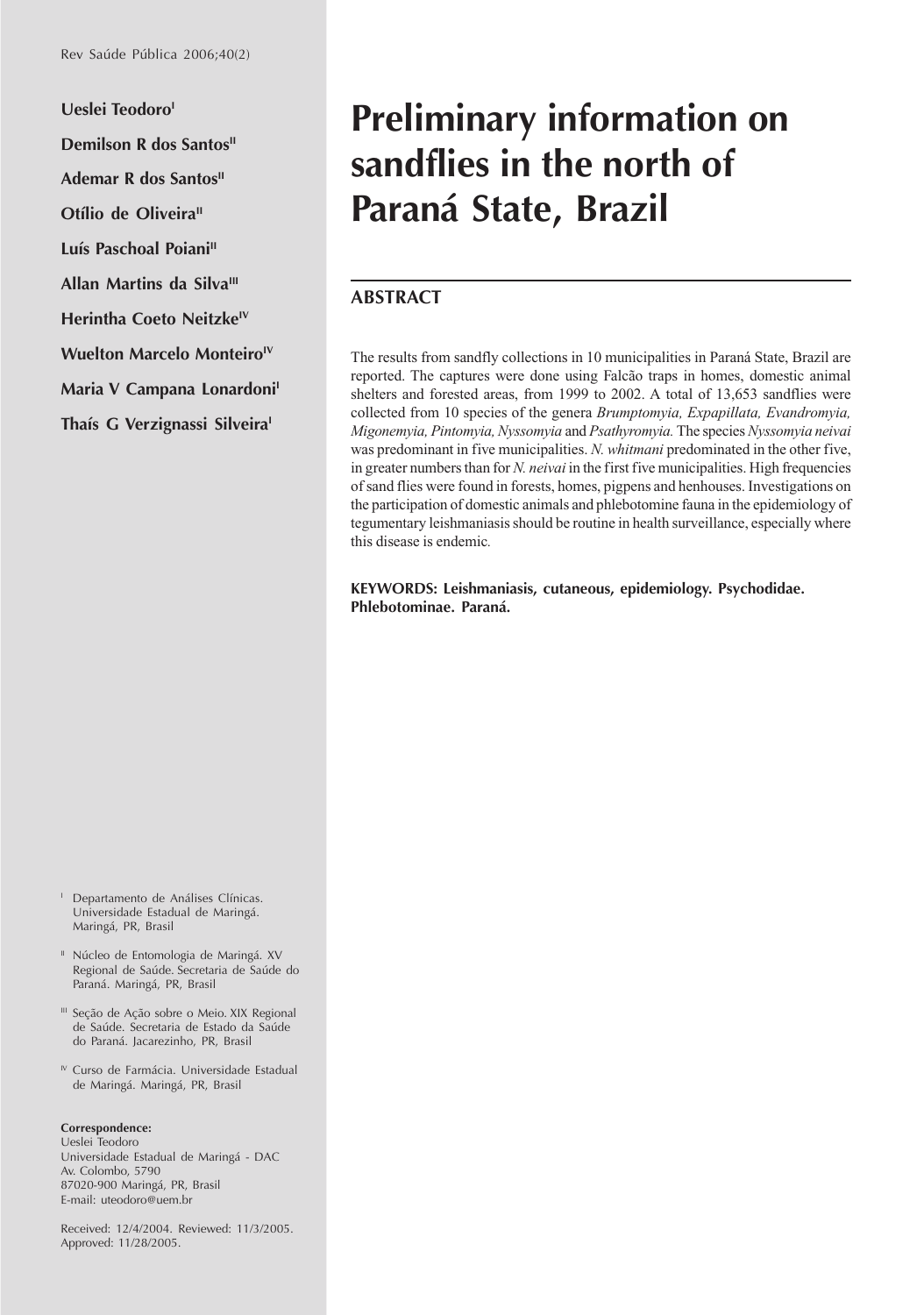## **INTRODUCTION**

The prevalence of American tegumentary leishmaniasis (ATL) has been increasing in Latin America over the 20 years, especially in Brazil. It is present in all Brazilian states, and affects people of all ages and both sexes. In Paraná State, ATL is endemic and occurs in 276 of the 399 municipalities in this state. Between 1980 and 2003, 12,304 cases of the disease were recorded in southern Brazil, of which 12,220 (99.3%) were in Paraná,\* occurring in the majority of the municipalities, especially those in the northern and western parts of the state.

The results from investigations carried out in Paraná<sup>3,4</sup> have shown that *Pintomyia fischeri*, *Nyssomyia intermedia*, *Migonemyia migonei*, *Pintomyia pessoai* and *Nyssomyia whitmani* are the sandfly (phlebotomine) species most frequently found, among which *N. whitmani* and *N. intermedia* s.l. are prominent. Thus, there is predominance of one or both of these two species, according to the characteristics of the environments and the methods used in the investigations.

Among the five most abundant species of sandflies observed in Paraná, four have been shown to present natural infection by protozoa of the genus *Leishmania* in other regions of Brazil. Thus, infection of *N. intermedia* and *M. migonei* has given evidence of the vector potential of these diptera. Recently, infection of *N. whitmani* by *Leishmania (Viannia) braziliensis* has been proven in Paraná.<sup>2</sup>

Investigations on the participation of domestic animals and phlebotomine fauna in the epidemiology of ATL ought to form part of the routine for health services, especially in the areas where the disease is endemic. Thus, the objectives of the present work were to collect and identify sandflies from areas that are foci for ATL, and from this to gain preliminary knowledge about this fauna, and its frequency within homes, areas surrounding homes and forest environments.

### **METHODS**

The collecting of sandflies was done in municipalities within the central northern mesoregion (Colorado, Lobato, Mandaguaçu, Mandaguari, Marialva, Maringá, Munhoz de Melo, Nova Esperança and Santa Fé) and central western mesoregion (Fênix) of Paraná, located between 51º30'W and 52º30'W and between 22º30'S and 24ºS.

Rural locations within these municipalities were se-

lected for capturing sandfly specimens. These were localities where several cases of ATL had been recorded, thus constituting foci of the disease.

The sandflies were captured within the following ecotopes: banana plantations, sheds for rearing silkworms, dog kennels, cattle, goat and sheep shelters, henhouses, garages, forests, pigpens, orchards and homes. Falcão traps were set up for one or two nights per locality, between 8:00 p.m. and 12:00 midnight, on a variety of dates between July 1999 and September 2002 (Table). The number of traps per locality varied according to which of the above ecotopes existed, and their quantities. For this reason, at a single locality, it was possible to have more than one trap set up within the same ecotope. For example, at the farm Fazenda Água Azul, in the municipality of Fênix (Table), the captures were carried out on 23 separate nights: eight nights between July 1999 and November 2000, from 11:00 p.m. to 1:00 a.m. (total of 24 hours), and 15 nights between January and June 2000, from 9:00 p.m. to 1.00 a.m. (total of 60 hours). The phlebotomine species were identified in the laboratories of the Núcleo de Entomologia da 15.ª Regional de Saúde de Maringá (Entomology Center of the  $15<sup>th</sup>$  Regional Health District of Paraná, in the city of Maringá) and in the Parasitologia Básica da Universidade Estadual de Maringá (Basic Parasitology Laboratory of the Universidade Estadual de Maringá).

The nomenclature for the species follows Galati.<sup>1</sup>

### **RESULTS**

The phlebotomine species collected were *Brumptomyia brumpti, Expapillata firmatoi, Evandromyia cortelezzii, Migonemyia migonei, Pintomyia fischeri, Pintomyia pessoai, Nyssomyia neivai, Nyssomyia whitmani, Psathyromyia shannoni* and *Pintomyia monticola* (Table).

*N. whitmani, N. neivai, M. migonei* and *P. fischeri* together represented 98.5% of the sandflies captured. The greatest mean number of sandflies collected per hour (MH) was in the municipality of Mandaguari, at the smallholding Sítio Flor de Maio (MH=764.3). In the municipalities of Marialva (Sítio Leonarda Galdione) and Colorado (Sítio Paraná), the MH was 672.5 and 402.8 specimens collected, respectively. *N. whitmani* and *N. neivai* were the species most frequently found, representing 62.9% and 20.1%, respectively, of the sandflies captured. In the municipality of Colorado, at the locality Água do Cedro, there was predominance of *N. whitmani* in one col-

\*Ministério da Saúde. Secretaria da Vigilância Sanitária. Leishmaniose tegumentar americana: distribuição de casos confirmados, por unidade federada, Brasil, 1980-2003. Available at URL: http://dtr2001.saude.gov.br/svs/epi/situacao\_doencas/lta.pdf [2005, Aug 4].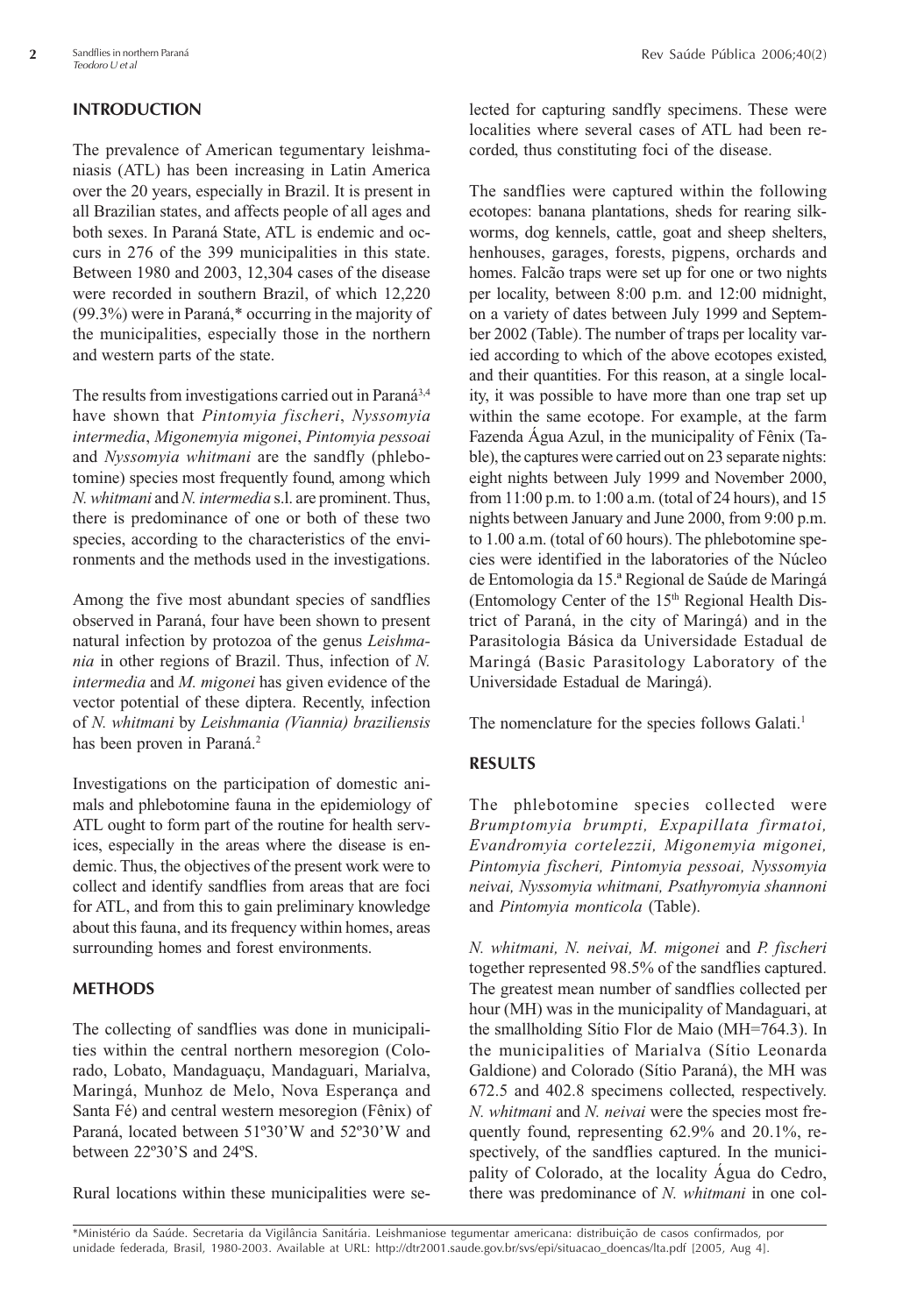**Table** - Sandflies collected from municipalities in the north of Paraná State, Brazil, from July 1999 to September 2002.

| Municipality/Locality              |                |              |                          |                          |                          | Species        |                |              |    |                          |        |       | Colletion date   |
|------------------------------------|----------------|--------------|--------------------------|--------------------------|--------------------------|----------------|----------------|--------------|----|--------------------------|--------|-------|------------------|
|                                    | <b>Nw</b>      | Nn           | Mm                       | Pf                       | Pp                       | Pmo            | Ef             | Ps           | Ec | Bb                       | Total  | MH    | (d/m/v)          |
| Colorado/Café Colorado             | $\overline{4}$ |              |                          |                          |                          |                |                |              |    |                          | 4      | 1.0   | 7/5/01           |
| Colorado/Água do Cedro             | 236            | 183          | 26                       | 3                        | 13                       |                |                |              |    | 8                        | 469    | 117.3 | 5/6/01; 11/4/02  |
| Colorado/Sítio Paraná              | 632            | 545          | 393                      | 41                       | $\sim$                   |                |                |              |    | ÷.                       | 1,611  | 402.8 | 24/4/03          |
| Colorado/Sítio São Pedro           |                | 56           | $\overline{\phantom{a}}$ | $\overline{\phantom{a}}$ |                          |                |                |              |    |                          | 56     | 14.0  | 24/4/03          |
| Fênix/Fazenda Água Azul            | 1,599          | $\mathbf{1}$ | 52                       | 18                       | $\overline{2}$           | 3              | 3              |              |    | 9                        | 1,687  | 18.1  | 7/99 to 11/00*   |
| Lobato /Fazenda Remanso            | 198            | 269          | 5                        | $\overline{4}$           | 3                        |                |                |              |    | 8                        | 487    | 121.8 | 3/4/01           |
| Mandaguaçu/Granja Suin             | 42             | 121          |                          |                          |                          |                |                |              |    | $\overline{a}$           | 163    | 40.8  | 25/10/01         |
| Mandaguaçu /Sítio Alto Alegre      | 100            | 26           | 3                        | ٠                        | $\overline{2}$           | 6              |                | $\mathbf{1}$ |    | 3                        | 141    | 35.3  | 16/10/01         |
| Mandaguaçu/Sítio Matãozinho        | 20             | 106          | $\overline{2}$           | 1                        | $\overline{\phantom{a}}$ |                |                |              |    |                          | 129    | 32.3  | 23/9/03          |
| Mandaguari/Sítio São José          | 58             | 21           | 3                        | $\overline{2}$           | 1                        |                | $\overline{2}$ |              |    |                          | 87     | 21.3  | 16/8/01; 9/4/02  |
| Mandaguari/Sítio Lombo da Égua     | 52             | 162          | $\overline{2}$           | 6                        | 5                        |                |                |              |    | 5                        | 232    | 58.0  | 2/5/02; 6/6/02   |
| Mandaguari/Sítio São João          | 94             | 3            | $\sim$                   | 11                       | ÷,                       |                |                |              |    | $\overline{\phantom{a}}$ | 108    | 27.0  | 20/3/03          |
| Mandaguari/Sítio Flor de Maio      | 2,739          | 31           | 66                       | 220                      | $\overline{\phantom{a}}$ |                |                | $\mathbf{1}$ |    | $\sim$                   | 3,057  | 764.3 | 7/4/03           |
| Marialva/Sítio Miyamoto            | 1,173          | 12           | 477                      | 79                       | 7                        | 9              | 6              | 9            |    | $\overline{4}$           | 1,776  | 443.6 | 28/9/00; 16/4/02 |
| Marialva/Sítio Leonarda Galdione   | 2,397          | 43           | 277                      | 368                      | $\overline{2}$           | $\overline{7}$ |                | 13           |    | ÷.                       | 3,107  | 776.7 | 28/9/00; 16/4/02 |
| Marialva/Sítio dos Crentes         | 8              | 179          | 8                        | 14                       |                          |                |                |              |    |                          | 209    | 52.3  | 23/7/03          |
| Marialva/Sítio Santo Antonio       | 154            | 3            | 6                        | 13                       |                          |                |                |              |    |                          | 177    | 44.3  | 21/8/03          |
| Maringá/Cemitério Parque           | 16             | 7            | $\overline{\phantom{a}}$ | $\mathbf{1}$             | $\sim$                   |                |                |              |    |                          | 24     | 6.0   | 23/8/01          |
| Maringá/Fazenda Araribóia          | 210            | 1            | 64                       | 32                       | 24                       | 3              | 4              | 8            |    | ÷.                       | 346    | 86.5  | 20/6/02          |
| Maringá/Sítios Reunidos            | 254            | 23           | 21                       | $\sim$                   | 1                        | $\overline{2}$ | $\mathbf{1}$   |              |    | ÷,                       | 302    | 75.5  | 6/8/02           |
| Maringá/ Conjunto Thaís            | 9              | 88           |                          | ٠                        |                          |                |                |              |    |                          | 97     | 24.3  | 12/12/02         |
| Maringá/Conjunto Parigot de Souza  | $\overline{2}$ | 1            |                          |                          |                          |                | 24             |              |    |                          | 27     | 6.8   | 8/8/02           |
| Maringá/Estância Zauna             | 8              |              | 3                        | 3                        |                          |                |                |              |    |                          | 14     | 3.5   | 9/1/03           |
| Munhoz de Melo/Fazenda Felicíssima | 10             | 17           | 15                       | $\overline{4}$           |                          |                | $\overline{4}$ |              |    |                          | 50     | 12.5  | 11/9/02          |
| Munhoz de Melo/Sítio do Jaime      | 87             | 177          | $\mathbf{1}$             |                          | 3                        |                |                |              |    | ٠                        | 269    | 67.3  | 5/12/02          |
| Nova Esperança/Chácara São Pedro   | 2              | 195          | $\overline{\phantom{a}}$ | 1                        |                          |                |                |              |    |                          | 198    | 49.5  | 30/9/02          |
| Nova Esperança/Sítio Buenos Aires  | 94             | 102          | 5                        | 1                        |                          |                |                |              |    |                          | 202    | 50.5  | 1/10/02          |
| Nova Esperança/Faz. Sto. Antonio   | 59             | 66           | 3                        |                          | 1                        |                |                |              |    |                          | 129    | 32.3  | 14/10/02         |
| Santa Fé/Café Acácia               | 263            | 416          | 8                        | $\mathbf{1}$             | 16                       |                |                |              |    |                          | 704    | 176.0 | 4/12/01; 11/6/01 |
| Total                              | 10,520         | 2,853        | 1,440                    | 823                      | 80                       | 31             | 45             | 32           | 1  | 37                       | 15,862 |       |                  |
| $\frac{0}{0}$                      | 66.3           | 18.0         | 9.1                      | 5.2                      | 0.5                      | 0.2            | 0.3            | 0.2          |    | 0.2                      |        |       |                  |

\*The collections were done on 23 separate nights between July 1999 and November 2000.

Bb: Brumptomyia brumpti; Ec: Evandromyia cortelezzii; Et: Expapillata firmatoi; Mm: Migonemyia migonei; Nw: Nyssomyia whitmani; Nn: Nyssomyia neivai; Pt: Pintomyia fischeri; Pp: Pintomyia pessoai; Ps: Psathyromyia shannoni

MH: mean number of sandflies per hour.

lection and *N. neivai* in another. The same occurred in the municipality of Mandaguaçu, but in different localities. In this municipality, *N. whitmani* predominated at the smallholdings São José, São João and Flor de Maio, while at the smallholding Lombo da Égua, *N. neivai* was predominant. In the municipality of Marialva, *N. whitmani* predominated in all localities. The same was found in the municipality of Maringá, except in the Conjunto Thaís district (on the urban outskirts), where *N. neivai* was predominant. In various localities in the municipalities of Munhoz de Melo, Nova Esperança and Santa Fé, there was predominance of *N. neivai*. In Mandaguari (Sítio Flor de Maio) and on one night in Marialva (Sítio Leonarda Galdione), the second commonest species was *P. fischeri*. In Maringá (Fazenda Araribóia), *N. whitmani* was predominant, followed by *M. migonei*.

In the municipalities of Colorado, Mandaguaçu (Sítio Alto Alegre), Maringá (Fazenda Araribóia) and Nova Esperança (Chácara São Pedro) there was greatest concentration of sandflies in the forest. In the municipalities of Mandaguari (São João and Flor de Maio smallholdings), Maringá (Reunidos smallholdings) and Santa Fé (Café Acácia), there was greatest concentration of sandflies in the pigpens. In the municipalities of Lobato (Fazenda Remanso), Marialva (Sítio Miyamoto), Munhoz de Melo (Sítio do Jaime) and Nova Esperança (Fazenda Santo Antonio), the sandflies were concentrated more in homes. In Marialva (Sítio Leonarda Galdione), there was greater capture of sandflies in the pigpen on one night and in the home on another night.

#### **DISCUSSION**

In all the rural localities studied, several cases of ATL involving women, children and dogs had been recorded, which gives rise to the hypothesis that infection was occurring in the home and in the area surrounding the home. Moreover, the environmental characteristics may have favored infection by *Leishmania*, since it is very common in such localities for the home and its outhouses (henhouses, pigsties, barns and others) to be close to remnant forests, where enzootic foci of *Leishmania* may still persist.

The sandflies were captured in greatest numbers in homes, forests and pigpens. The fact that these ecotopes are the commonest ones in the localities investigated may have contributed towards these results. At the farm Fazenda Remanso (municipality of Lobato) and in the Conjunto Thaís district of Maringá, where the majority of the sandflies were captured in